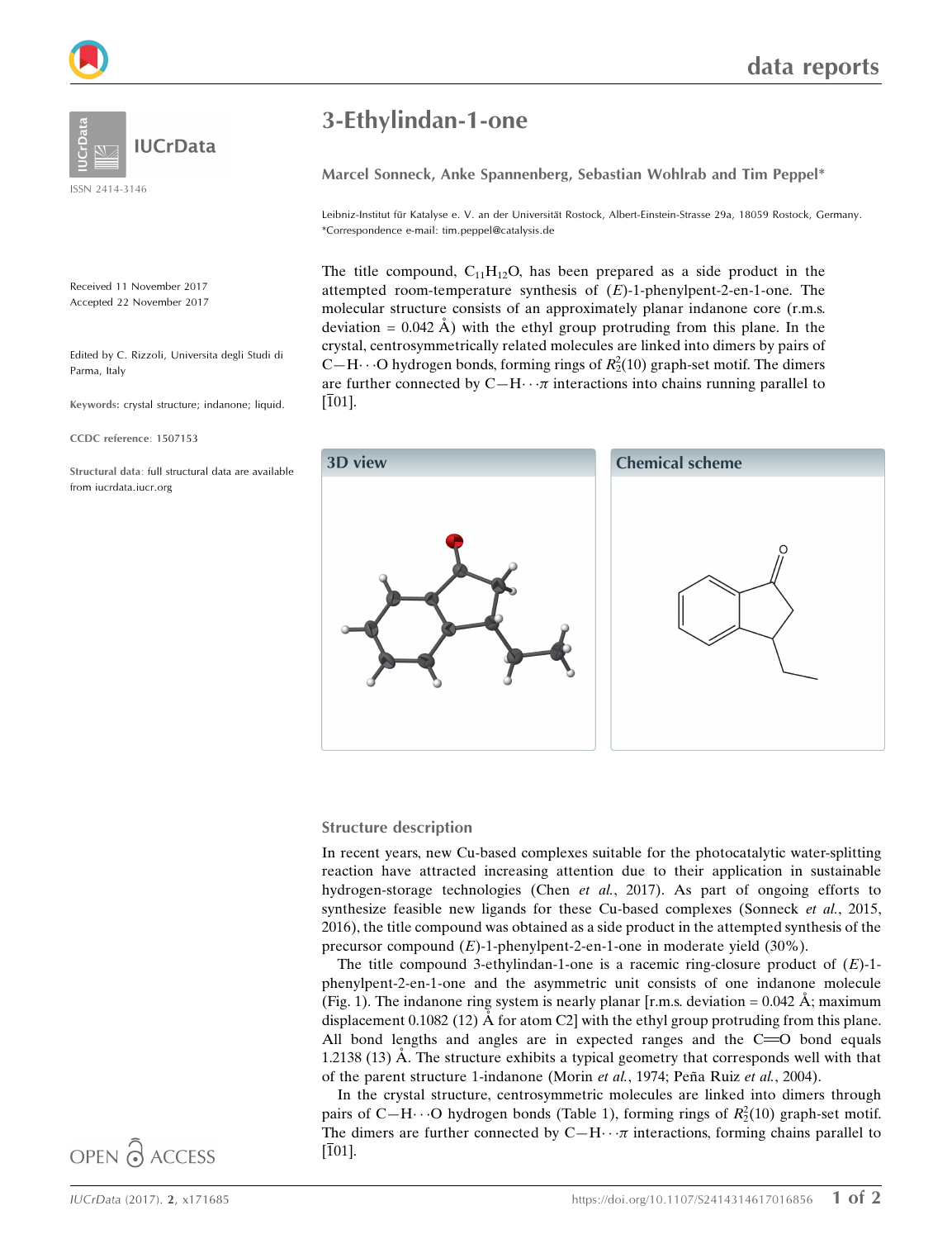| Table 1                                            |  |
|----------------------------------------------------|--|
| Hydrogen-bond geometry $(\mathring{A}, \degree)$ . |  |

Cg1 is the centroid of the C4–C9 ring

| $D-\mathrm{H}\cdots A$           | $D-H$ | $H \cdot \cdot A$ | $D\cdot\cdot\cdot A$ | $D-H\cdots A$ |
|----------------------------------|-------|-------------------|----------------------|---------------|
| $C8 - H8 \cdot \cdot \cdot O1^1$ | 0.95  | 2.52              | 3.3960(15)           | 154           |
| $C10-H10B\cdots Cg1^{ii}$        | 0.99  | 2.96              | 3.7752(13)           | 141           |

Symmetry codes: (i)  $-x, -y + 2, -z$ ; (ii)  $-x + 1, -y + 1, -z$ .

### Synthesis and crystallization

The title compound was obtained as a racemic side product during an attempted room temperature synthesis of  $(E)$ -1phenylpent-2-en-1-one in 30% yield (Ansell & Whitfield, 1968, 1971).

Dry AlCl<sub>3</sub> (41.67 g, 312.53 mmol, 1.5 eq.) was suspended in benzene (81.38 g, 1.04 mol, 5.0 eq.) in a 500 ml two-necked round-bottom flask at  $0^{\circ}$ C. (*E*)-Pent-2-enoyl chloride (24.70 g, 208.35 mmol, 1.0 eq.) was added to this suspension dropwise and the remaining solution was further stirred for seven days at  $25^{\circ}$ C. Afterwards, the solution was poured onto HCl/ice (150 g/50 g), the organic phase was separated and the aqueous phase was extracted with ethyl acetate until it was colorless. The combined organic phases were reduced to a total volume of 150 ml and extracted with brine, afterwards with portions of 10% NaOH solution (250 ml) and again with brine. The organic phase was dried over  $Na<sub>2</sub>SO<sub>4</sub>$  and the solvent was removed under diminished pressure. The resulting crude product was distilled in vacuo to yield a slightly yellow liquid (10.0 g, 30%, m.p. 289 K). Single crystals were obtained from a distilled sample spontaneously at  $-30^{\circ}$ C over one week.

Analytic data for 3-ethylindan-1-one: m.p. 16°C, b.p. 105°C (6 mbar), <sup>1</sup>H NMR (400 MHz, CDCl<sub>3</sub>):  $\delta$  (p.p.m.): 7.70–7.65 (m, 1H, ArH); 7.57–7.51 (m, 1H, ArH); 7.47–7.43 (m, 1H, ArH); 7.36–7.27 (m, 1H, ArH); 3.31–3.23 (m, 1H); 2.82–2.74 (m, 1H); 2.35–2.26 (m, 1H); 1.95–1.86 (m, 1H); 1.53–1.44 (m, 1H); 0.95–0.89 (*m*, 3H); <sup>13</sup>C NMR (100 MHz, CDCl<sub>3</sub>):  $\delta$ (p.p.m.): 206.3 (CO), 158.6, 136.8 (C); 134.5, 127.4, 125.6, 123.4 (CH); 42.5 (CH<sub>2</sub>), 39.6 (CH), 28.6 (CH<sub>2</sub>); 11.6 (CH<sub>3</sub>); MS (EI,



Figure 1

The molecular structure of the title compound, with displacement ellipsoids drawn at the 30% probability level.

| $A^{\text{AUC}}$                                                             |                                      |
|------------------------------------------------------------------------------|--------------------------------------|
| Experimental details.                                                        |                                      |
| Crystal data                                                                 |                                      |
| Chemical formula                                                             | $C_{11}H_{12}O$                      |
| $M_{r}$                                                                      | 160.21                               |
| Crystal system, space group                                                  | Monoclinic, $P2_1/c$                 |
| Temperature $(K)$                                                            | 150                                  |
| $a, b, c (\AA)$                                                              | 9.0852(2), 6.4314(2), 15.5196(4)     |
|                                                                              | 102.6361 (10)                        |
| $\begin{array}{c} \beta \ (\hat{\ }) \\ V \ (\hat{A}^3) \end{array}$         | 884.85 (4)                           |
| Z                                                                            | 4                                    |
| Radiation type                                                               | Mo $K\alpha$                         |
| $\mu$ (mm <sup>-1</sup> )                                                    | 0.08                                 |
| Crystal size (mm)                                                            | $0.51 \times 0.45 \times 0.29$       |
| Data collection                                                              |                                      |
| Diffractometer                                                               | Bruker APEXII CCD                    |
| Absorption correction                                                        | Multi-scan (SADABS; Bruker,<br>2014) |
| $T_{\min}, T_{\max}$                                                         | 0.92, 0.98                           |
| No. of measured, independent and<br>observed $[I > 2\sigma(I)]$ reflections  | 10725, 2134, 1793                    |
| $R_{\rm int}$                                                                | 0.019                                |
| $(\sin \theta/\lambda)_{\text{max}}$ $(\text{\AA}^{-1})$                     | 0.660                                |
| Refinement                                                                   |                                      |
| $R[F^2 > 2\sigma(F^2)], wR(F^2), S$                                          | 0.039, 0.111, 1.07                   |
| No. of reflections                                                           | 2134                                 |
| No. of parameters                                                            | 110                                  |
| H-atom treatment                                                             | H-atom parameters constrained        |
| $\Delta \rho_{\text{max}}$ , $\Delta \rho_{\text{min}}$ (e $\rm{\AA}^{-3}$ ) | $0.34, -0.16$                        |

Computer programs: APEX2 (Bruker, 2014), SAINT (Bruker, 2013), XP in SHELXTL and SHELXS97 (Sheldrick, 2008), SHELXL2014 (Sheldrick, 2015) and publCIF (Westrip, 2010).

70 eV):  $m/z = 160$   $(M^+, 33)$ , 133 (10), 132 (100), 131 (70), 115 (15), 103 (46), 77 (34), 51 (12); HRMS (ESI–TOF/MS): calculated for  $C_{11}H_{12}O$  ([M+H]<sup>+</sup>) 174.10392, found 174.10366; EA for C<sub>11</sub>H<sub>12</sub>O % (calc.): C 82.57 (82.46); H 7.62 (7.55).

#### Refinement

Table 2

Crystal data, data collection and structure refinement details are summarized in Table 2.

#### References

- [Ansell, M. F. & Whitfield, G. F. \(1968\).](http://scripts.iucr.org/cgi-bin/cr.cgi?rm=pdfbb&cnor=rz4019&bbid=BB1) Tetrahedron Lett. 9, 3075– [3077.](http://scripts.iucr.org/cgi-bin/cr.cgi?rm=pdfbb&cnor=rz4019&bbid=BB1)
- [Ansell, M. F. & Whitfield, G. F. \(1971\).](http://scripts.iucr.org/cgi-bin/cr.cgi?rm=pdfbb&cnor=rz4019&bbid=BB2) J. Chem. Soc. C, pp. 1098– [1109.](http://scripts.iucr.org/cgi-bin/cr.cgi?rm=pdfbb&cnor=rz4019&bbid=BB2)
- Bruker (2013). SAINT[. Bruker AXS Inc., Madison, Wisconsin, USA.](http://scripts.iucr.org/cgi-bin/cr.cgi?rm=pdfbb&cnor=rz4019&bbid=BB3)
- Bruker (2014). APEX2 and SADABS[. Bruker AXS Inc., Madison,](http://scripts.iucr.org/cgi-bin/cr.cgi?rm=pdfbb&cnor=rz4019&bbid=BB4) [Wisconsin, USA.](http://scripts.iucr.org/cgi-bin/cr.cgi?rm=pdfbb&cnor=rz4019&bbid=BB4)
- [Chen, N.-Y., Xia, L.-M., Lennox, A. J. J., Sun, Y.-Y., Chen, H., Jin,](http://scripts.iucr.org/cgi-bin/cr.cgi?rm=pdfbb&cnor=rz4019&bbid=BB5) [H.-M., Junge, H., Wu, Q.-A., Jia, J.-H., Beller, M. & Luo, S.-P.](http://scripts.iucr.org/cgi-bin/cr.cgi?rm=pdfbb&cnor=rz4019&bbid=BB5) (2017). [Chem. Eur. J.](http://scripts.iucr.org/cgi-bin/cr.cgi?rm=pdfbb&cnor=rz4019&bbid=BB5) 23, 3631–3636.
- [Morin, Y., Brassy, C. & Mellier, A. \(1974\).](http://scripts.iucr.org/cgi-bin/cr.cgi?rm=pdfbb&cnor=rz4019&bbid=BB6) J. Mol. Struct. 20, 461–469.
- Peña Ruiz, T., Fernández-Gómez, M., López González, J. J., Koziol, A. E. & Granadino Roldán, J. M. (2004). J. Mol. Struct. 707, 33-46.
- [Sheldrick, G. M. \(2008\).](http://scripts.iucr.org/cgi-bin/cr.cgi?rm=pdfbb&cnor=rz4019&bbid=BB8) Acta Cryst. A64, 112–122.
- [Sheldrick, G. M. \(2015\).](http://scripts.iucr.org/cgi-bin/cr.cgi?rm=pdfbb&cnor=rz4019&bbid=BB9) Acta Cryst. C71, 3–8.
- [Sonneck, M., Peppel, T., Spannenberg, A. & Wohlrab, S. \(2015\).](http://scripts.iucr.org/cgi-bin/cr.cgi?rm=pdfbb&cnor=rz4019&bbid=BB10) Crystals, 5[, 466–474.](http://scripts.iucr.org/cgi-bin/cr.cgi?rm=pdfbb&cnor=rz4019&bbid=BB10)
- [Sonneck, M., Spannenberg, A., Wohlrab, S. & Peppel, T. \(2016\).](http://scripts.iucr.org/cgi-bin/cr.cgi?rm=pdfbb&cnor=rz4019&bbid=BB11) [Crystals](http://scripts.iucr.org/cgi-bin/cr.cgi?rm=pdfbb&cnor=rz4019&bbid=BB11), 6, 66.
- [Westrip, S. P. \(2010\).](http://scripts.iucr.org/cgi-bin/cr.cgi?rm=pdfbb&cnor=rz4019&bbid=BB12) J. Appl. Cryst. 43, 920–925.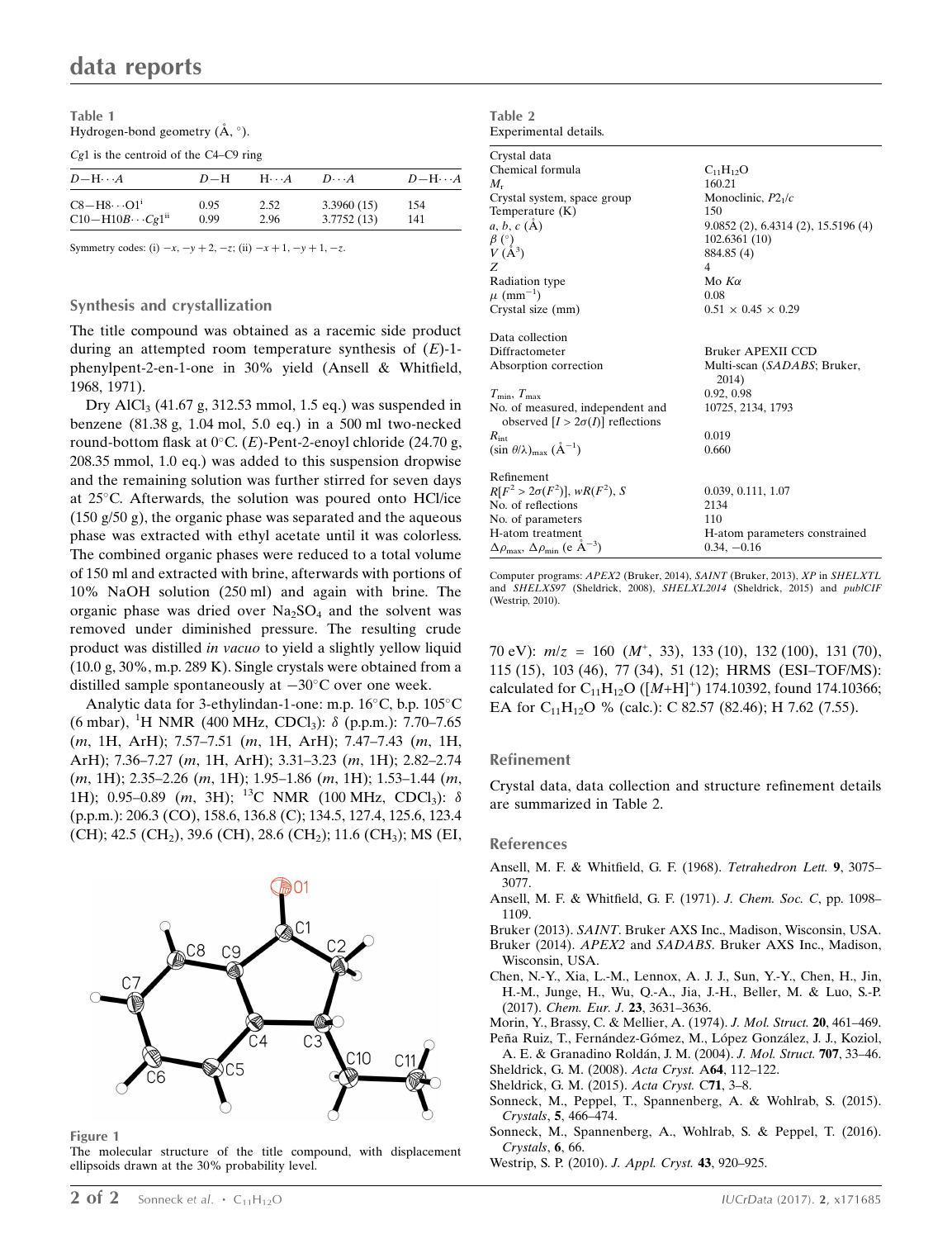# **full crystallographic data**

*IUCrData* (2017). **2**, x171685 [https://doi.org/10.1107/S2414314617016856]

# **3-Ethylindan-1-one**

**Marcel Sonneck, Anke Spannenberg, Sebastian Wohlrab and Tim Peppel**

**3-Ethylindan-1-one** 

*Crystal data*

 $C_{11}H_{12}O$  $M_r = 160.21$ Monoclinic, *P*21/*c*  $a = 9.0852(2)$  Å  $b = 6.4314(2)$  Å  $c = 15.5196$  (4) Å  $\beta$  = 102.6361 (10)<sup>o</sup>  $V = 884.85$  (4) Å<sup>3</sup>  $Z = 4$ 

## *Data collection*

| Bruker APEXII CCD                                   | 10725 measured reflection                                               |
|-----------------------------------------------------|-------------------------------------------------------------------------|
| diffractometer                                      | 2134 independent reflect                                                |
| Radiation source: fine-focus sealed tube            | 1793 reflections with $I >$                                             |
| Detector resolution: 8.3333 pixels mm <sup>-1</sup> | $R_{\text{int}} = 0.019$                                                |
| $\varphi$ and $\omega$ scans                        | $\theta_{\text{max}} = 28.0^{\circ}, \theta_{\text{min}} = 2.3^{\circ}$ |
| Absorption correction: multi-scan                   | $h = -11 \rightarrow 11$                                                |
| (SADABS; Bruker, 2014)<br>$k = -8 \rightarrow 7$    |                                                                         |
| $T_{\min} = 0.92$ , $T_{\max} = 0.98$               | $l = -20 \rightarrow 20$                                                |
|                                                     |                                                                         |

## *Refinement*

Refinement on *F*<sup>2</sup> Least-squares matrix: full *R*[ $F^2 > 2\sigma(F^2)$ ] = 0.039  $wR(F^2) = 0.111$  $S = 1.07$ 2134 reflections 110 parameters 0 restraints Hydrogen site location: inferred from neighbouring sites H-atom parameters constrained  $w = 1/[\sigma^2 (F_o^2) + (0.0531P)^2 + 0.2028P]$ where  $P = (F_o^2 + 2F_c^2)/3$  $(\Delta/\sigma)_{\text{max}}$  < 0.001  $Δρ<sub>max</sub> = 0.34 e Å<sup>-3</sup>$  $\Delta \rho_{\rm min} = -0.16 \text{ e A}^{-3}$ 

## *Special details*

**Geometry**. All esds (except the esd in the dihedral angle between two l.s. planes) are estimated using the full covariance matrix. The cell esds are taken into account individually in the estimation of esds in distances, angles and torsion angles; correlations between esds in cell parameters are only used when they are defined by crystal symmetry. An approximate (isotropic) treatment of cell esds is used for estimating esds involving l.s. planes.

**Refinement**. The H atoms were placed in idealized positions with  $d(C-H) = 0.95-1.00 \text{ Å } (CH)$ , 0.99 Å (CH<sub>2</sub>), 0.98 Å (CH<sub>3</sub>) and refined using a riding model, with  $U_{iso}(H)$  fixed at 1.2  $U_{eq}(C)$  for CH, CH<sub>2</sub> or 1.5  $U_{eq}(C)$  for CH<sub>3</sub>. A rotating model was used for the methyl group.

 $F(000) = 344$  $D_x = 1.203$  Mg m<sup>-3</sup> Mo *Kα* radiation,  $\lambda = 0.71073$  Å Cell parameters from 5279 reflections  $\theta$  = 2.7–30.7°  $\mu = 0.08$  mm<sup>-1</sup>  $T = 150$  K Prism, colourless  $0.51 \times 0.45 \times 0.29$  mm

10725 measured reflections ions  $2\sigma(I)$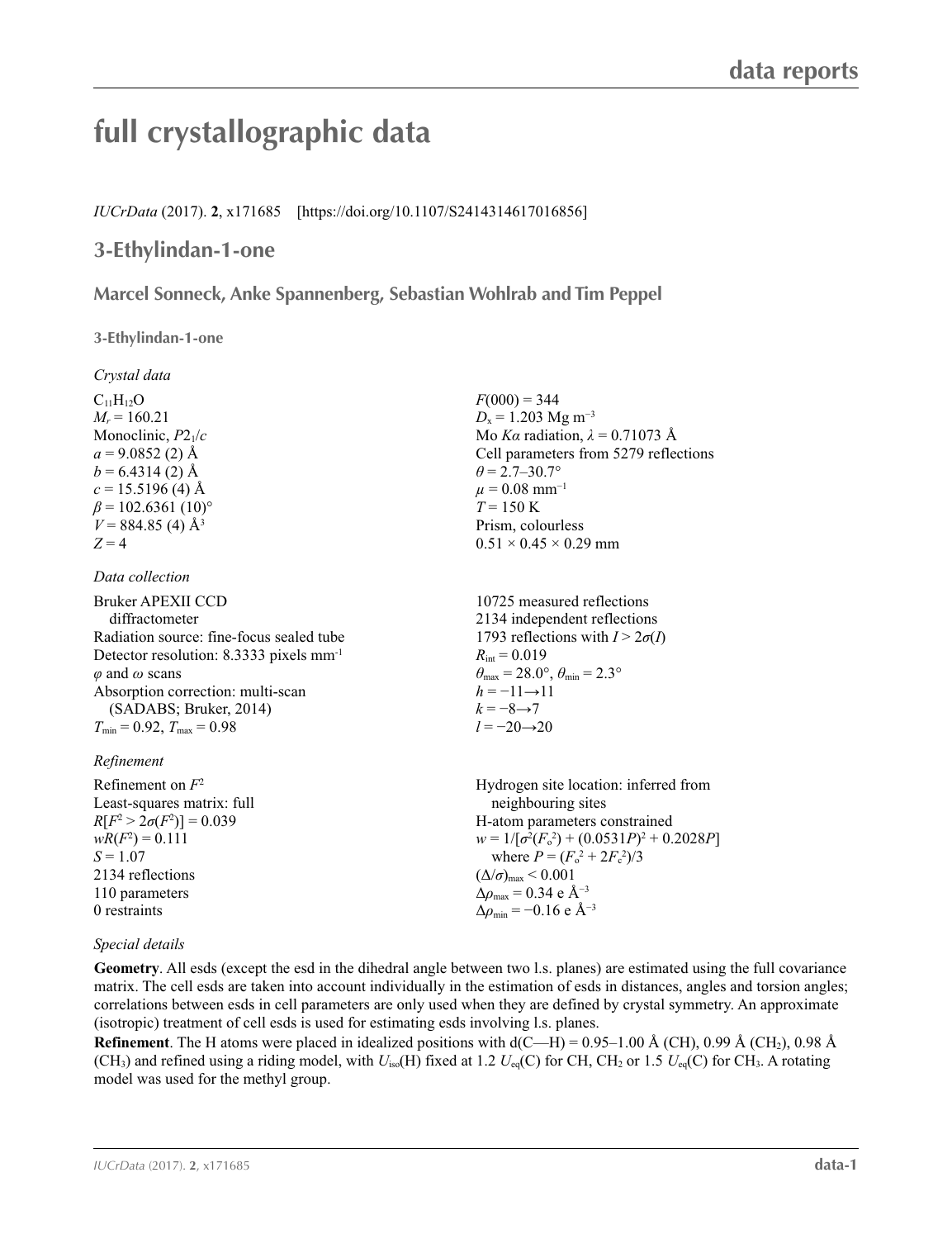|                | $\boldsymbol{x}$ | $\mathcal{Y}$ | $\boldsymbol{Z}$ | $U_{\rm iso}$ */ $U_{\rm eq}$ |
|----------------|------------------|---------------|------------------|-------------------------------|
| C <sub>1</sub> | 0.16973(11)      | 0.67197(17)   | 0.07020(7)       | 0.0286(2)                     |
| C <sub>2</sub> | 0.24409(13)      | 0.48447(18)   | 0.12097(7)       | 0.0344(3)                     |
| H2A            | 0.1796           | 0.4281        | 0.1592           | $0.041*$                      |
| H2B            | 0.3429           | 0.5236        | 0.1586           | $0.041*$                      |
| C <sub>3</sub> | 0.26520(12)      | 0.32138(17)   | 0.05201(7)       | 0.0288(2)                     |
| H3             | 0.1920           | 0.2053        | 0.0520           | $0.035*$                      |
| C4             | 0.22155(11)      | 0.43841(17)   | $-0.03458(6)$    | 0.0276(2)                     |
| C <sub>5</sub> | 0.22969(13)      | 0.3713(2)     | $-0.11876(7)$    | 0.0354(3)                     |
| H <sub>5</sub> | 0.2658           | 0.2360        | $-0.1276$        | $0.042*$                      |
| C <sub>6</sub> | 0.18401(13)      | 0.5057(2)     | $-0.18932(7)$    | 0.0384(3)                     |
| H6             | 0.1901           | 0.4619        | $-0.2469$        | $0.046*$                      |
| C7             | 0.12954(12)      | 0.7031(2)     | $-0.17778(7)$    | 0.0376(3)                     |
| H7             | 0.0988           | 0.7921        | $-0.2273$        | $0.045*$                      |
| C8             | 0.11967(12)      | 0.77122(19)   | $-0.09466(7)$    | 0.0335(3)                     |
| H8             | 0.0818           | 0.9056        | $-0.0861$        | $0.040*$                      |
| C9             | 0.16722(11)      | 0.63589(17)   | $-0.02383(6)$    | 0.0265(2)                     |
| C10            | 0.42424(13)      | 0.2319(2)     | 0.06797(8)       | 0.0404(3)                     |
| H10A           | 0.4314           | 0.1386        | 0.0183           | $0.049*$                      |
| H10B           | 0.4967           | 0.3471        | 0.0686           | $0.049*$                      |
| C11            | 0.46888(14)      | 0.1111(2)     | 0.15406(8)       | 0.0435(3)                     |
| H11A           | 0.4648           | 0.2033        | 0.2038           | $0.065*$                      |
| H11B           | 0.5716           | 0.0574        | 0.1604           | $0.065*$                      |
| H11C           | 0.3989           | $-0.0051$     | 0.1535           | $0.065*$                      |
| <b>O1</b>      | 0.12284(10)      | 0.82406(14)   | 0.10197(5)       | 0.0405(2)                     |

*Fractional atomic coordinates and isotropic or equivalent isotropic displacement parameters (Å<sup>2</sup>)* 

*Atomic displacement parameters (Å2 )*

| $U^{11}$  | $L^{22}$  | $U^{33}$  | $U^{12}$     | $U^{13}$  | $U^{23}$     |
|-----------|-----------|-----------|--------------|-----------|--------------|
| 0.0289(5) | 0.0301(6) | 0.0270(5) | $-0.0029(4)$ | 0.0065(4) | $-0.0032(4)$ |
| 0.0437(6) | 0.0338(6) | 0.0251(5) | 0.0023(5)    | 0.0063(4) | $-0.0007(4)$ |
| 0.0310(5) | 0.0280(5) | 0.0273(5) | $-0.0011(4)$ | 0.0063(4) | $-0.0002(4)$ |
| 0.0261(5) | 0.0309(6) | 0.0258(5) | $-0.0017(4)$ | 0.0055(4) | $-0.0004(4)$ |
| 0.0397(6) | 0.0376(6) | 0.0302(5) | 0.0015(5)    | 0.0102(4) | $-0.0055(4)$ |
| 0.0382(6) | 0.0539(8) | 0.0244(5) | $-0.0026(5)$ | 0.0095(4) | $-0.0019(5)$ |
| 0.0339(6) | 0.0502(8) | 0.0288(5) | 0.0015(5)    | 0.0074(4) | 0.0106(5)    |
| 0.0312(5) | 0.0352(6) | 0.0344(5) | 0.0024(4)    | 0.0081(4) | 0.0056(5)    |
| 0.0245(5) | 0.0305(6) | 0.0249(5) | $-0.0020(4)$ | 0.0060(4) | $-0.0008(4)$ |
| 0.0370(6) | 0.0472(7) | 0.0379(6) | 0.0082(5)    | 0.0101(5) | 0.0056(5)    |
| 0.0379(6) | 0.0454(7) | 0.0451(7) | 0.0091(5)    | 0.0043(5) | 0.0097(5)    |
| 0.0504(5) | 0.0356(5) | 0.0363(4) | 0.0062(4)    | 0.0115(4) | $-0.0077(3)$ |
|           |           |           |              |           |              |

*Geometric parameters (Å, º)*

| $C1 - 01$ | 1.2138(13) | $C6-C7$ | 1.3882(18) |
|-----------|------------|---------|------------|
| $C1 - C9$ | 1.4730(14) | С6—Н6   | 0.9500     |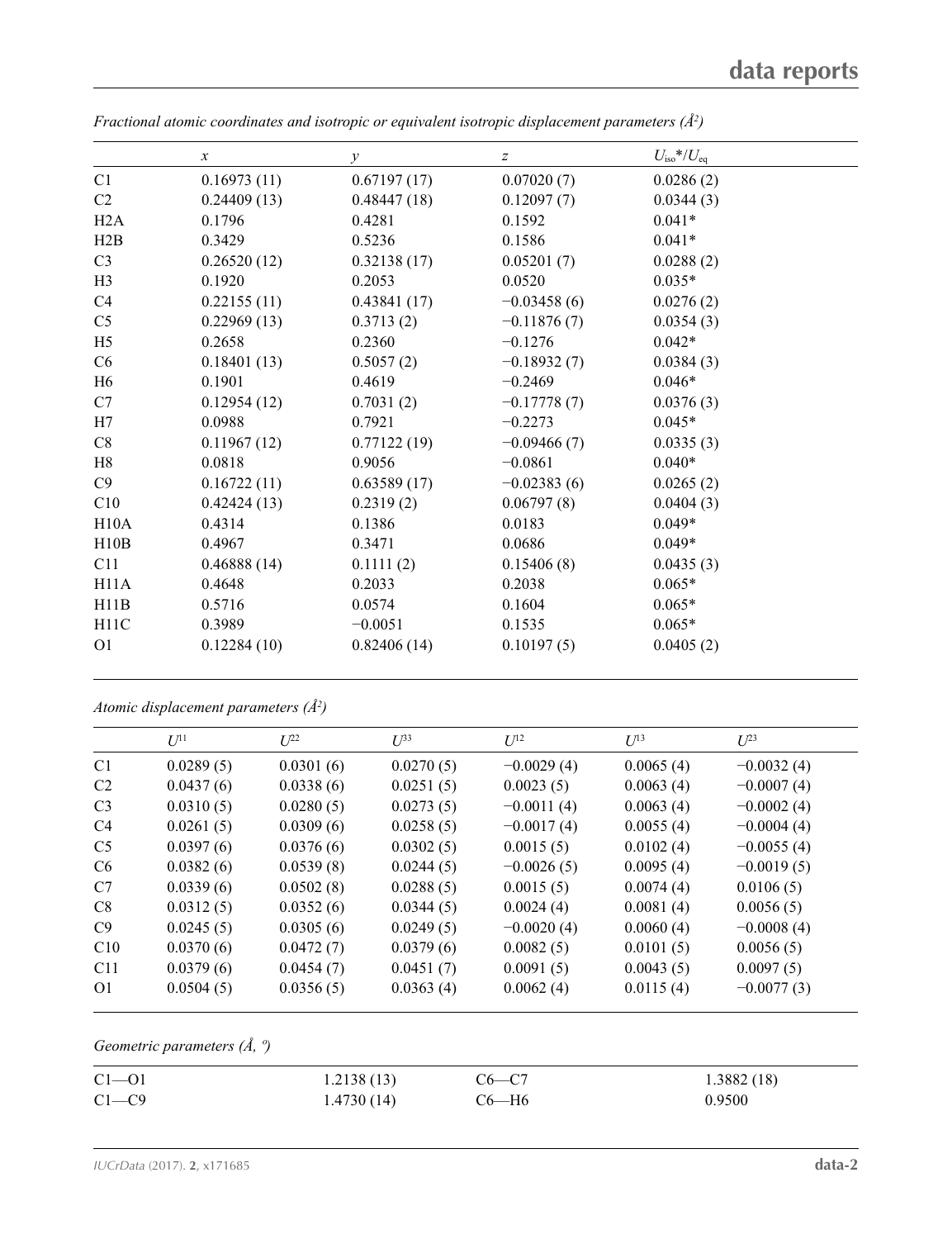| $C1 - C2$            | 1.5161(16)    | $C7-C8$               | 1.3836(17)    |
|----------------------|---------------|-----------------------|---------------|
| $C2-C3$              | 1.5402(15)    | $C7 - H7$             | 0.9500        |
| $C2 - H2A$           | 0.9900        | $C8-C9$               | 1.3945(15)    |
| $C2 - H2B$           | 0.9900        | $C8 - H8$             | 0.9500        |
| $C3-C4$              | 1.5155(14)    | $C10 - C11$           | 1.5217(16)    |
| $C3 - C10$           | 1.5244(15)    | $C10 - H10A$          | 0.9900        |
|                      |               |                       |               |
| $C3-H3$              | 1.0000        | $C10 - H10B$          | 0.9900        |
| $C4-C9$              | 1.3858(15)    | $C11 - H11A$          | 0.9800        |
| $C4 - C5$            | 1.3931(14)    | $C11 - H11B$          | 0.9800        |
| $C5-C6$              | 1.3859(16)    | $C11 - H11C$          | 0.9800        |
| $C5 - H5$            | 0.9500        |                       |               |
|                      |               |                       |               |
| $O1 - C1 - C9$       | 126.78(10)    | $C7-C6-H6$            | 119.3         |
| $O1 - C1 - C2$       | 125.87(9)     | $C8-C7-C6$            | 120.49(11)    |
| $C9 - C1 - C2$       | 107.35(9)     | $C8-C7-H7$            | 119.8         |
|                      |               |                       |               |
| $C1-C2-C3$           | 106.83(8)     | $C6-C7-H7$            | 119.8         |
| $C1-C2-H2A$          | 110.4         | $C7 - C8 - C9$        | 117.72(11)    |
| $C3-C2-H2A$          | 110.4         | $C7-C8-H8$            | 121.1         |
| $C1-C2-H2B$          | 110.4         | $C9-C8-H8$            | 121.1         |
| $C3-C2-H2B$          | 110.4         | $C4-C9-C8$            | 122.29(10)    |
| $H2A - C2 - H2B$     | 108.6         | $C4-C9-C1$            | 109.57(9)     |
| $C4 - C3 - C10$      | 112.74(9)     | $C8-C9-C1$            | 128.14(10)    |
| $C4-C3-C2$           | 103.28(8)     | $C11 - C10 - C3$      | 113.36(10)    |
| $C10-C3-C2$          | 113.70(9)     | $C11 - C10 - H10A$    | 108.9         |
| $C4-C3-H3$           | 109.0         | $C3 - C10 - H10A$     | 108.9         |
|                      |               |                       |               |
| $C10-C3-H3$          | 109.0         | $C11 - C10 - H10B$    | 108.9         |
| $C2-C3-H3$           | 109.0         | $C3 - C10 - H10B$     | 108.9         |
| $C9 - C4 - C5$       | 119.36(10)    | H10A-C10-H10B         | 107.7         |
| $C9 - C4 - C3$       | 112.30(9)     | $C10-C11-H11A$        | 109.5         |
| $C5-C4-C3$           | 128.34(10)    | $C10-C11-H11B$        | 109.5         |
| $C6-C5-C4$           | 118.64(11)    | H11A-C11-H11B         | 109.5         |
| $C6-C5-H5$           | 120.7         | $C10-C11-H11C$        | 109.5         |
| $C4-C5-H5$           | 120.7         | H11A-C11-H11C         | 109.5         |
| $C5-C6-C7$           | 121.49(10)    | H11B-C11-H11C         | 109.5         |
| $C5-C6-H6$           | 119.3         |                       |               |
|                      |               |                       |               |
|                      |               |                       |               |
| $O1 - C1 - C2 - C3$  | 172.80(10)    | $C5-C4-C9-C8$         | 0.11(15)      |
| $C9 - C1 - C2 - C3$  | $-7.95(11)$   | $C3 - C4 - C9 - C8$   | $-179.72(9)$  |
| $C1 - C2 - C3 - C4$  | 7.82(11)      | $C5 - C4 - C9 - C1$   | $-179.79(9)$  |
| $C1 - C2 - C3 - C10$ | 130.32(10)    | $C3 - C4 - C9 - C1$   | 0.38(12)      |
| $C10-C3-C4-C9$       | $-128.37(10)$ | $C7 - C8 - C9 - C4$   | $-0.64(16)$   |
| $C2 - C3 - C4 - C9$  | $-5.23(11)$   | $C7 - C8 - C9 - C1$   | 179.25 (10)   |
| $C10-C3-C4-C5$       | 51.81(15)     | $O1 - C1 - C9 - C4$   | $-175.94(10)$ |
| $C2 - C3 - C4 - C5$  | 174.95(11)    | $C2 - C1 - C9 - C4$   | 4.82(11)      |
| $C9 - C4 - C5 - C6$  | 0.52(16)      | $O1 - C1 - C9 - C8$   | 4.16(18)      |
| $C3 - C4 - C5 - C6$  | $-179.68(10)$ | $C2 - C1 - C9 - C8$   | $-175.08(10)$ |
| $C4 - C5 - C6 - C7$  | $-0.64(17)$   | $C4 - C3 - C10 - C11$ | $-179.14(10)$ |
| $C5-C6-C7-C8$        | 0.11(18)      | $C2 - C3 - C10 - C11$ | 63.73(14)     |
|                      |               |                       |               |